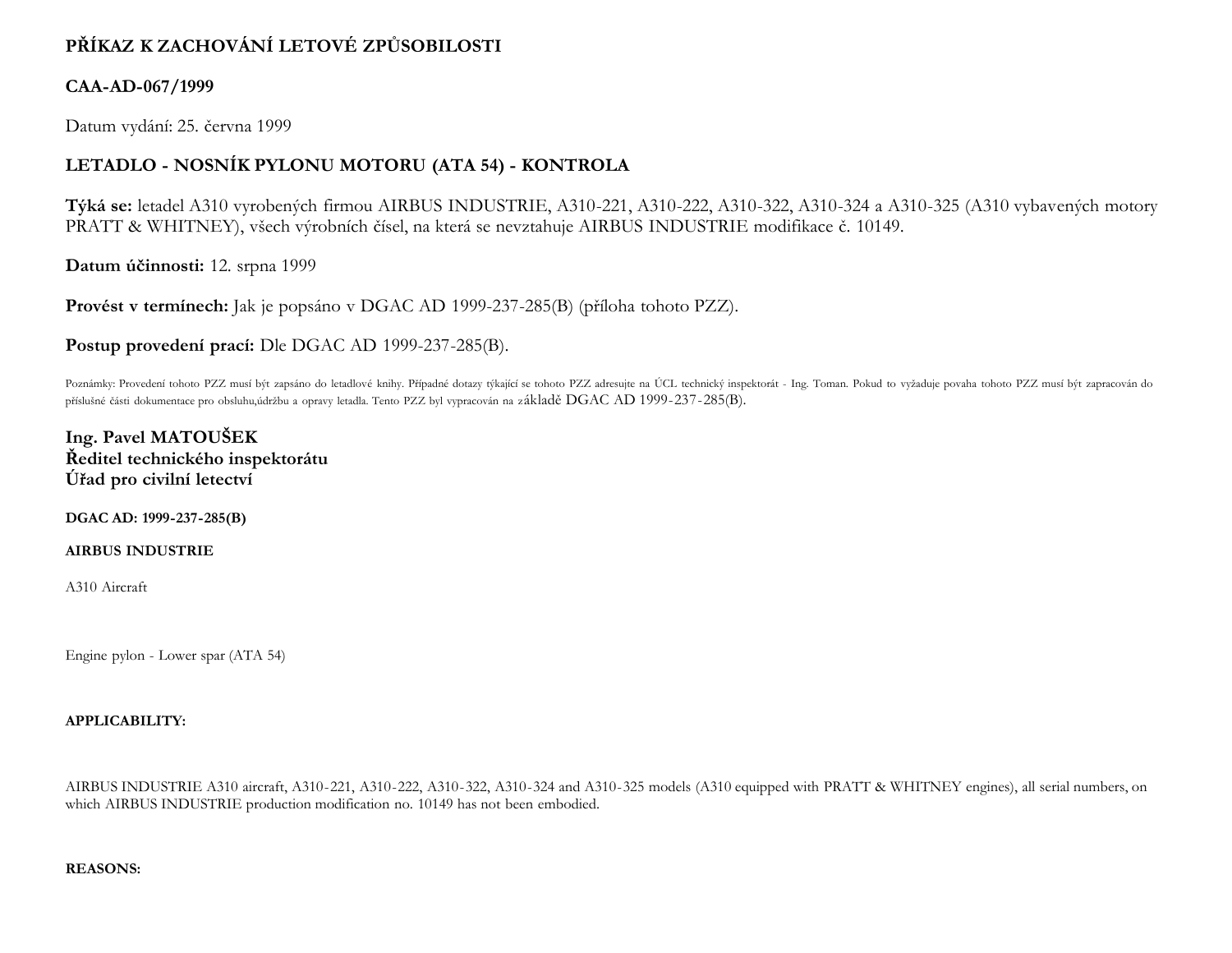Cracks were found between ribs 9 and 10 in the lower pylon spar of AIRBUS INDUSTRIE A300, A310 and A300-600 aircraft equipped with PRATT & WHITNEY engines.

In order to prevent crack initiation, an inspection program was rendered mandatory on these aircraft by Airworthiness Directive 92-049-130(B).

Following in-service events, a new definition of the A310 inspection program is required.

**Note:** A300 and A300-600 aircraft are still covered by Revision 4 (or any later issued revision) of Airworthiness Directive 92-049-130(B).

### **ACTIONS:**

1) Prior to the accumulation of 3,800 flights since new or within 1,500 flights following the effective date of this Airworthiness Directive, whichever occurs later, perform an Eddy Current Inspection and take corrective actions, if necessary, in accordance with the instructions of AIRBUS INDUSTRIE Service Bulletin A310-54-2016 Revision 02.

Aircraft which have accumulated more than 10,000 flights (without exceeding 20,000 flights) on the effective date of this Airworthiness Directive must be inspected within the following 1,000 flights.

Aircraft which have accumulated more than 20,000 flights on the effective date of his Airworthiness Directive must be inspected within the following 500 flights.

Aircraft which have been modified in accordance with the instructions of AIRBUS INDUSTRIE Service Bulletin A310-54-2022 must be inspected within 23,200 flights following the embodiment of this modification.

2) Depending on the inspection results, repeat the inspection at intervals and in accordance with the instructions defined by AIRBUS INDUSTRIE Service Bulletin A310-54-2016 Revision 02.

#### **REF:**

AIRBUS INDUSTRIE Service Bulletins:

A310-54-2016 Revision 02 (or any later approved revision)

A310-54-2022 (or any later approved revision)

Airworthiness Directive 92-049-130(B)